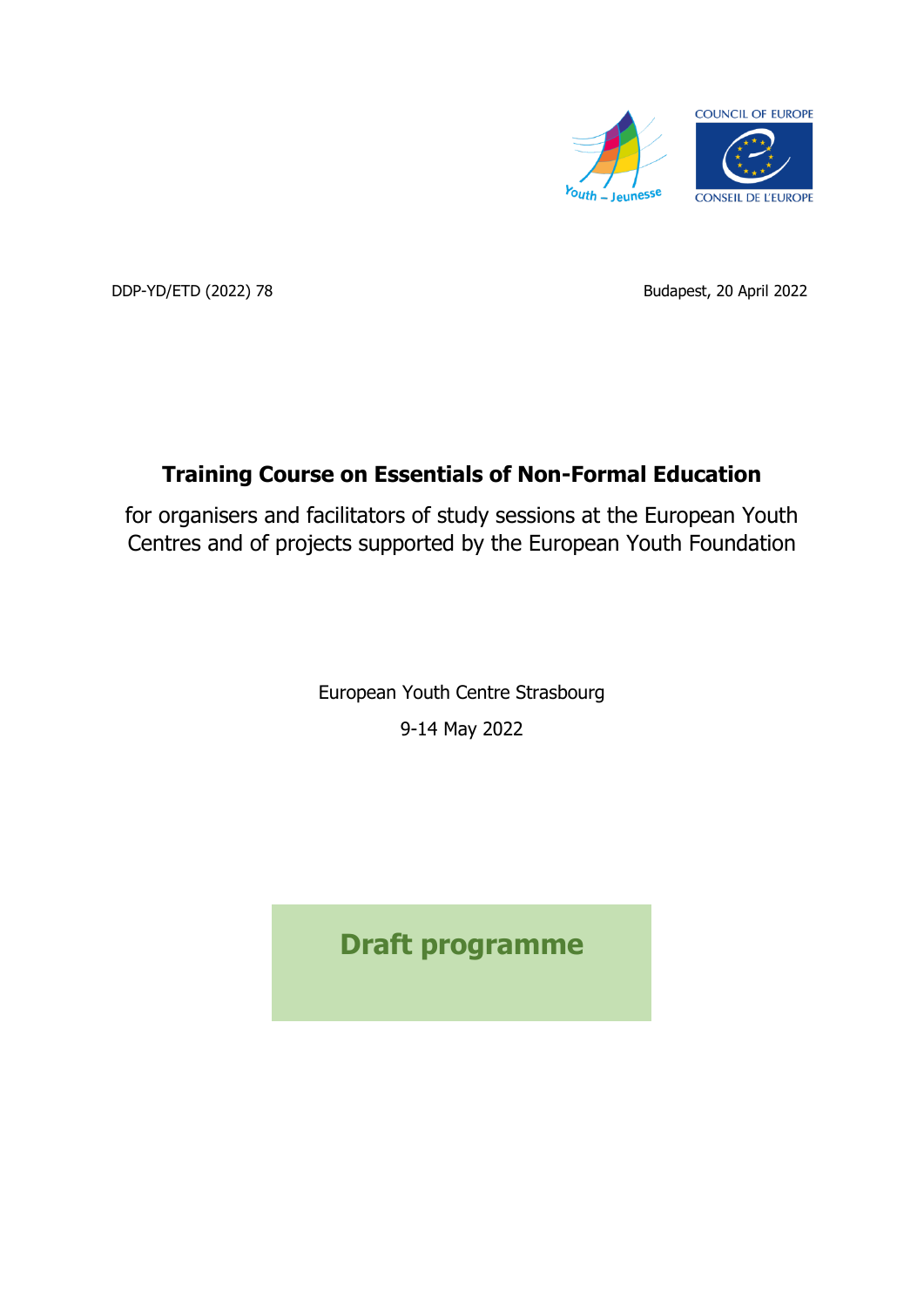## **Sunday 8 May**

Arrivals

21:00 Welcome evening

## **Monday 9 May** – Setting the stage

9:30 Opening and welcome

- Welcome by **Rui Gomes**, Head of Division Education and Training
- Welcome by the European Youth Foundation
- Getting to know each other
- 11:30 Getting to know the Youth Department of the Council of Europe
- 13:00 Lunch
- 14:30 Team-building exercise
- 16:00 Learning to learn
- 18:00 Evening reflection
- 19:00 Dinner
- 21:00 Intercultural evening: sharing stories and poems

## **Tuesday 10 May** – Non-formal education

- 9:30 Formal and non-formal education
- 11:30 The experiential learning cycle in practice
- 13:00 Lunch
- 14:30 The experiential learning cycle in practice, cont.
- 16:00 To ask or not to ask: the art of debriefing
- 18:00 Evening reflection
- 19:00 Dinner

## **Wednesday 11 May** – Non-formal education in my work

- 09:30 Mapping challenges in educational activities
- 11:30 From objectives to programme flow
- 13:00 Lunch
- 14:30 How to pick the right method?
- 16:30 Facilitator's skills: tips and tricks for successful facilitation
- 18:00 Evening reflection
- 19:00 Dinner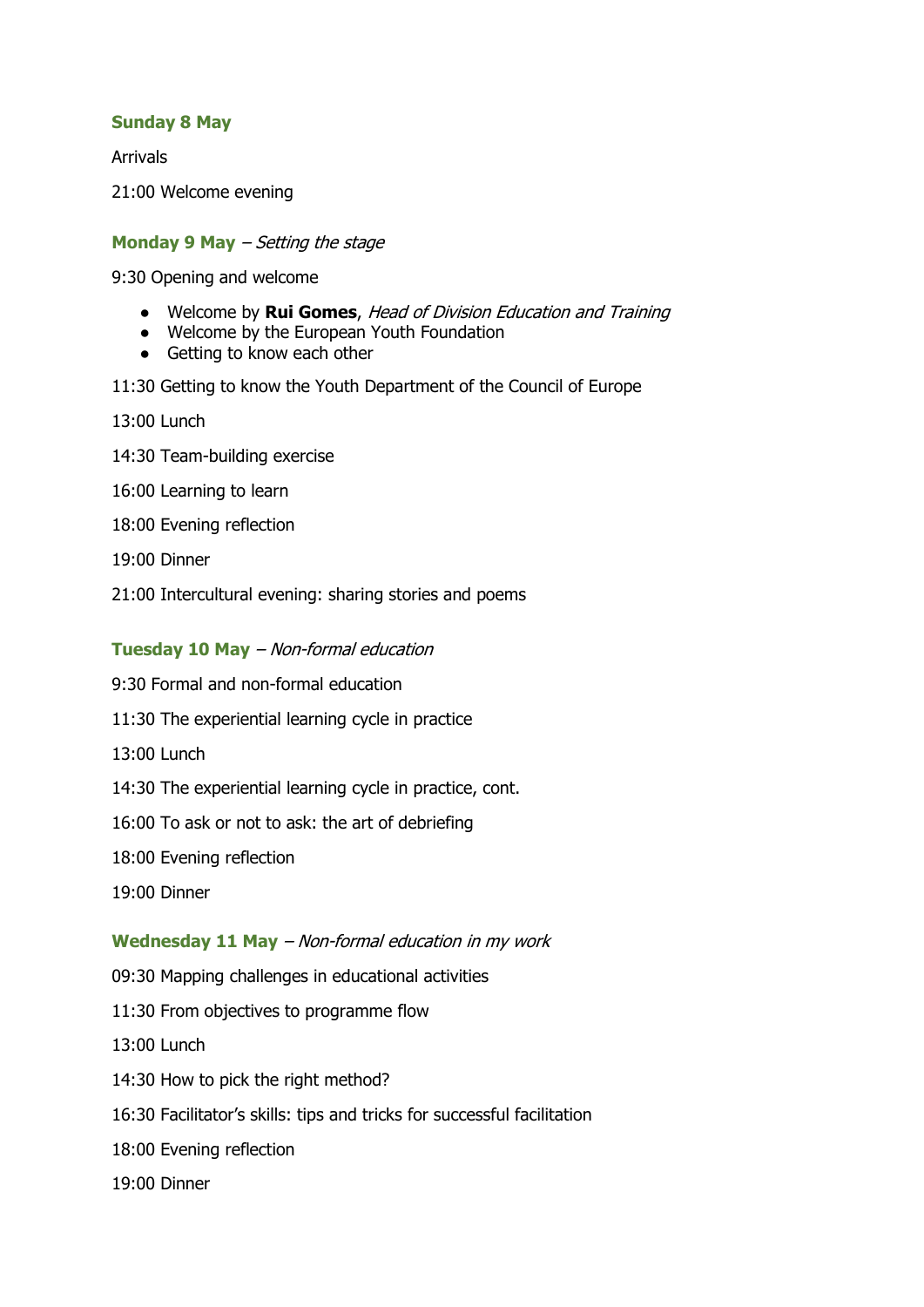## **Thursday 12 May** – Applying

09:30 Emotions in the training setting 10:15 Skills development – what do I still need to learn? 12:00 Applying what I learnt 13:00 Lunch

#### FREE AFTERNOON

## **Friday 13 May** - Quality

09:30 Staying connected to the Youth Department of the Council of Europe Youth campaign ["Democracy here, democracy now"](https://www.coe.int/en/web/democracy-here-now/home) 11:30 Quality standards in non-formal education 13:00 Lunch 14:30 Specificities of study sessions and EYF-supported activities 16:30 Learning from each-other on successful project implementation 18:00 Evening reflection 19:00 Dinner

#### **Saturday 14 May**

- 09:30 Tool fair on non-formal education
- 11:30 Imagining the future
- 13:00 Lunch
- 14:30 Personal reflection
- 16:30 Closing and evaluation
- 19:00 Barbeque dinner in garden

#### **Sunday 15 May**

**Departures**